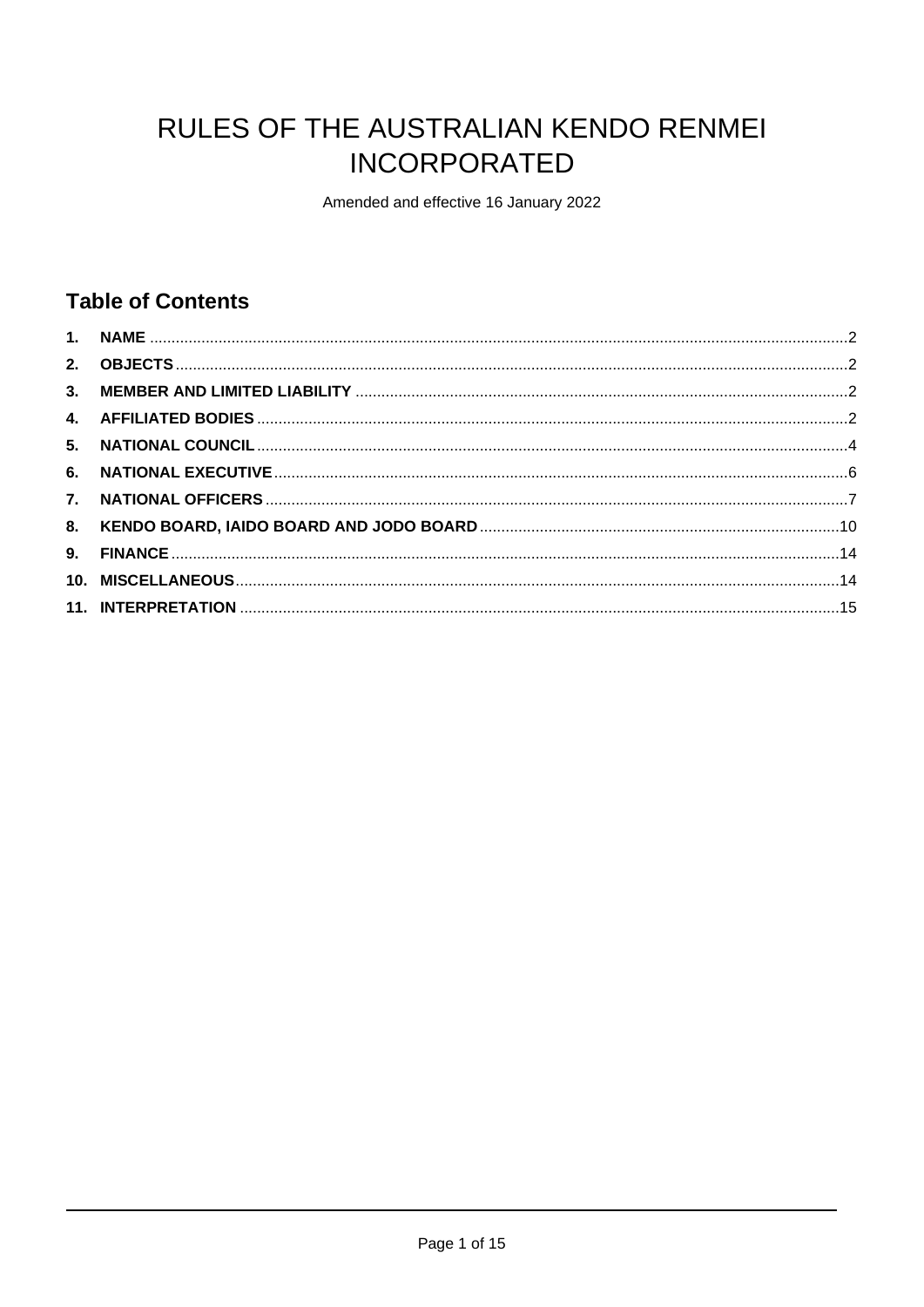# <span id="page-1-0"></span>**1. NAME**

The name of the association is the Australian Kendo Renmei Incorporated.

# <span id="page-1-1"></span>**2. OBJECTS**

The objects of the Renmei are to:

- (a) promote interest in Kendo, Iaido and Jodo within Australia, and
- (b) educate, train and coach Affiliate Members in Kendo, Iaido and Jodo and promote good fellowship among them, and
- (c) arrange Australia-wide Kendo, Iaido and Jodo Championships and interstate competitions and seminars, and
- (d) support the aims, objects and interests and co-ordinate and support the activities of the Affiliated Bodies and
- (e) represent Australian Kendo, Iaido and Jodo exponents in their dealings with the Australian Government and overseas and international Kendo, Iaido and Jodo bodies, including the International Kendo Federation, and
- (f) do everything which may advance the objects of the Renmei or the interests of the Renmei, the Affiliated Bodies, Affiliate Members or Australian Kendo, Iaido and Jodo exponents.
- (g) The assets and income of the Renmei shall be applied solely in the furtherance of the abovementioned objects and no portion shall be distributed directly or indirectly to the members of the Renmei except as a bona fide compensation for services rendered or expenses incurred on behalf of the Renmei.

#### <span id="page-1-2"></span>**3. MEMBER AND LIMITED LIABILITY**

- 3.1 None of the National Officers, the Public Officer, the members of the National Council, the Affiliated Bodies and the Affiliate Members are liable to contribute towards the payment of debts and liabilities, of the Renmei or, the costs, charges and expenses of winding up the Renmei.
- 3.2 The members of the Renmei are the members for the time being of the National Council.
- 3.3 The members of the National Council may only be disciplined or removed from their positions in accordance with rules 5.4(a), 7.6(a) and 8.10(a).

# <span id="page-1-3"></span>**4. AFFILIATED BODIES**

- 4.1 The National Council may by Special Resolution grant affiliation to the Renmei to any incorporated or unincorporated association or club which:
	- (a) represents the exponents of one (1) or more of Kendo, Iaido and Jodo of an Australian State or Territory or a region of Australia, and
	- (b) agrees to be bound by these rules, as varied from time to time in accordance with rule 10.4.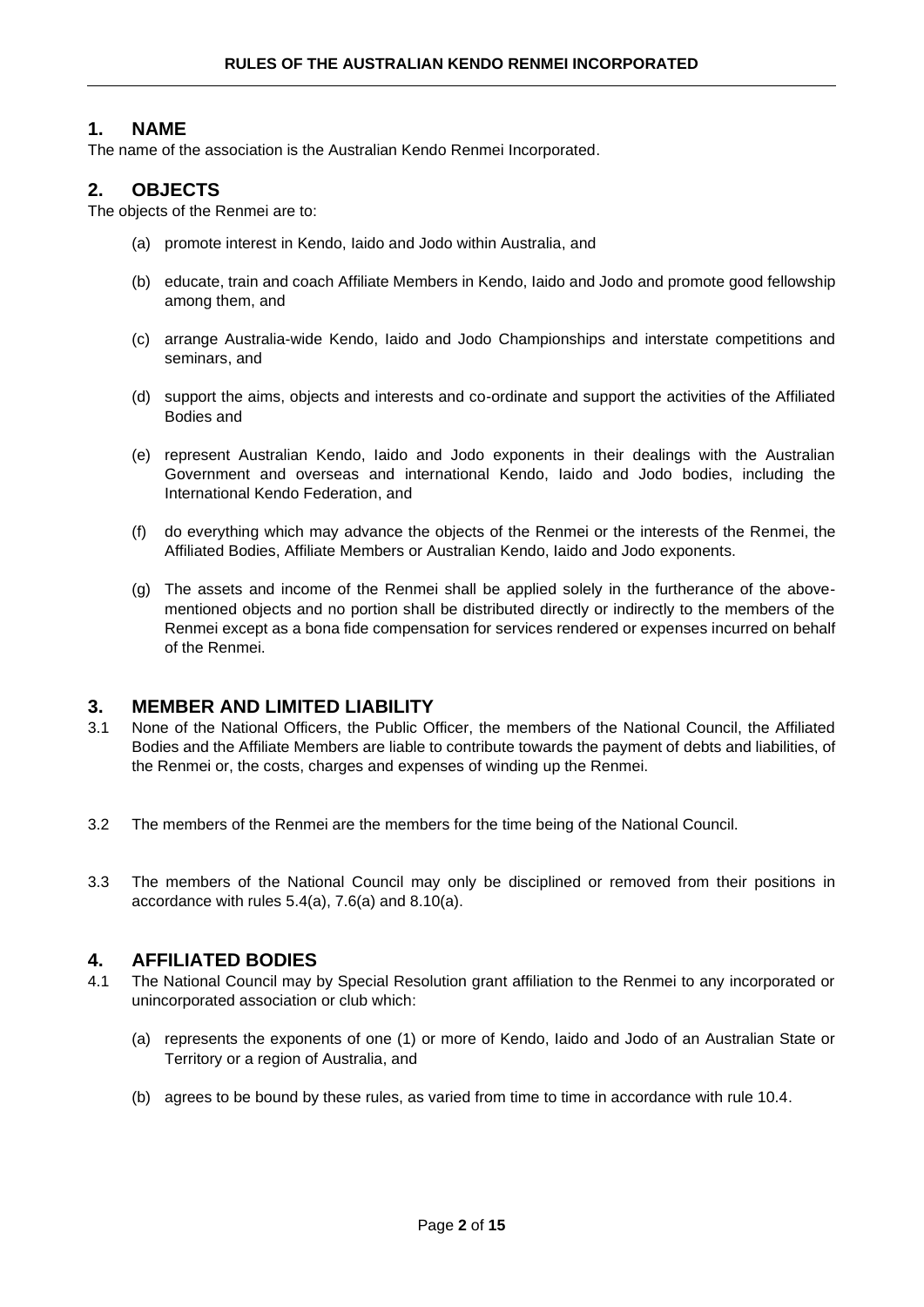- 4.2 An Affiliated Body ceases to be affiliated to the Renmei upon:
	- (a) the National Council revoking the Affiliated Body's affiliation by Special Resolution, or
	- (b) a resolution approving the Affiliated Body's disaffiliation from the Renmei being passed by a general meeting of the Affiliated Body where:
		- (i) the resolution is passed by a majority not less than 75% of the Ordinary Affiliate Members of the Affiliated Body present and voting, and
		- (ii) at least 21 days' notice of the intention to propose the resolution has been given to the Ordinary Affiliated Members of the Affiliated Body in the manner required by the Affiliated Body's rules or constitution.
- 4.3 The National Council must, from time to time, set the affiliation fees to be paid each Membership Year by the Affiliated Body in relation to each Ordinary Affiliate Member and each Junior Affiliate Member of that Affiliated Body.
- 4.4 Each Affiliated Body must, within one (1) month of receiving annual membership fee from an Affiliate member, pay to the Renmei the affiliation fees for that Affiliate Member set under rule 4.3. An Affiliated Body need not pay any affiliation fees in relation to an Affiliate Member where:
	- (a) that Affiliate Member is also an Affiliate Member of another Affiliate Body, and
	- (b) this other Affiliate Body has paid to the Renmei affiliation fees for that Membership Year in relation that Affiliate Member.
- 4.5 The membership year for each Affiliated Body must coincide with the Renmei's Membership Year.
- 4.6 The secretary of the Renmei must maintain a register of the Affiliate Members in relation to which the Affiliated Bodies have paid affiliation fees showing their names, addresses (if available) and dates of birth and the dates on which the relevant Affiliated Bodies pay affiliation fees in relation to them and making provision for recording the dates on which they cease to be Affiliate Members.
- 4.7 The New South Wales Kendo Association Incorporated, the Victorian Kendo Renmei Incorporated, the West Australian Kendo Renmei Incorporated, the Queensland Kendo Renmei Incorporated, the Australian Capital Territory Kendo Renmei Incorporated, the South Australian Kendo Association, the Tasmania Sando Renmei and the Northern Territory Kendo Association are deemed to have been granted affiliation to the Renmei.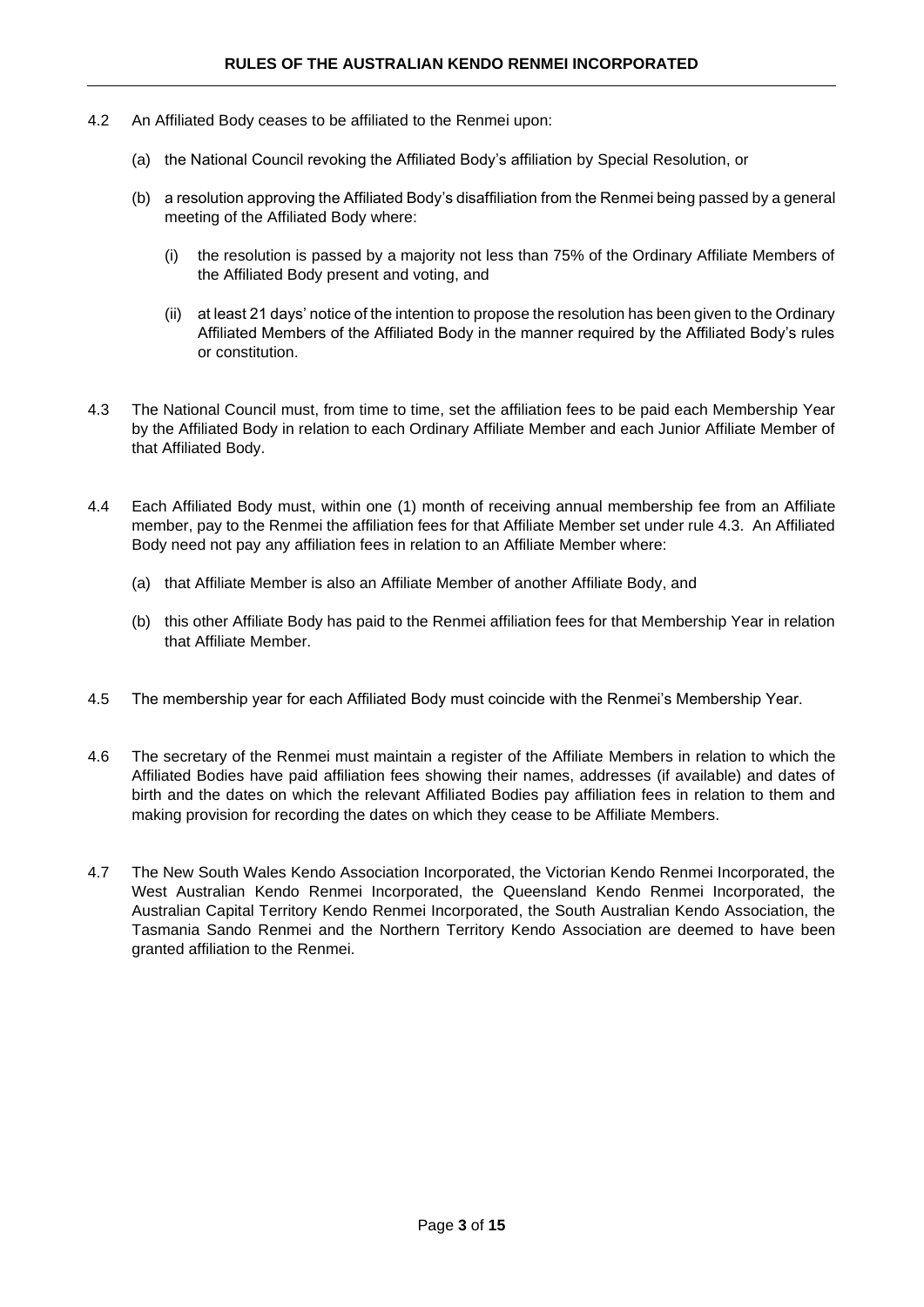# <span id="page-3-0"></span>**5. NATIONAL COUNCIL**

- 5.1 The governing body of the Renmei is a council called the National Council.
- 5.2 The National Council consists of:
	- (a) the National Officers, and
	- (b) the Chairman of the Kendo Board, and
	- (c) the Chairman of the Iaido Board, and
	- (d) the Chairman of the Jodo Board, and
	- (e) a delegate of each Affiliated Body.
- 5.3 Each Affiliated Body may determine the method by which it chooses its delegate to the National Council, but may only appoint an Ordinary Affiliate Member as its delegate. For all purposes connected with these rules, but subject to rule 5.4, the delegate of an Affiliated Body to the National Council is the Ordinary Affiliated Member named as having been appointed the delegate in the most recent written notification of appointment from the President of that Affiliated Body received by the Secretary of the Renmei.
- 5.4 A person ceases to be the delegate of an Affiliated Body to the National Council upon:
	- (a) the Secretary of the Renmei receiving written notification from the President of that Affiliated Body that the person has been removed or replaced as the delegate, or
	- (b) the person ceasing to be an Ordinary Affiliated Member, or
	- (c) the person resigning in writing received by the Secretary.
- 5.5 The Secretary of the Renmei must maintain a register of the members of the National Council showing their names and addresses and the dates on which they became members of the National Council and making provision for recording the dates on which they cease to be members.
- 5.6 The Chairman of the Kendo Board, the Chairman of the Iaido board, and the Chairman of the Jodo Board, or their delegate may exercise one (1) vote at meetings of the National Council.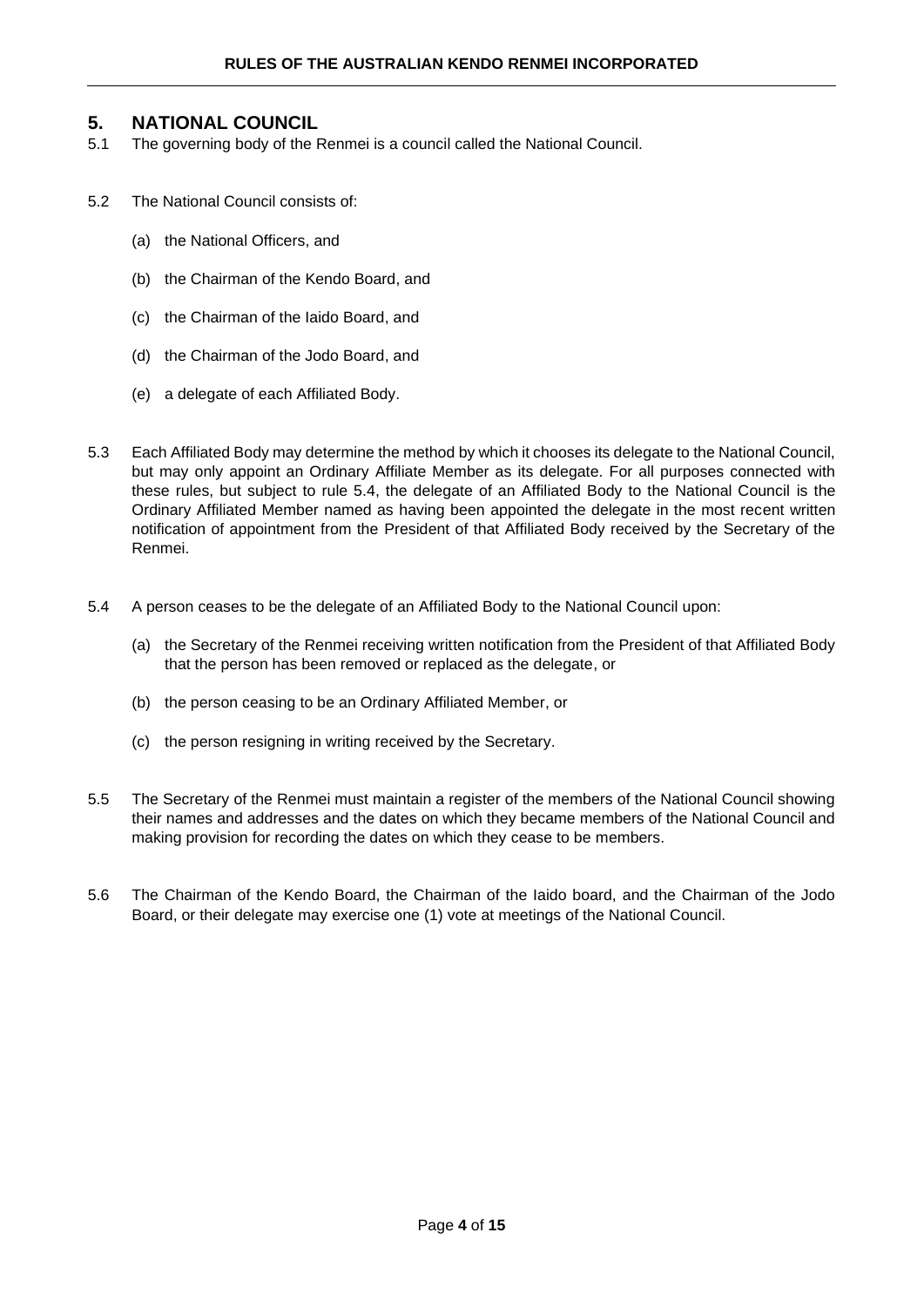5.7 The number of votes, which may be exercised by the delegate of an Affiliated Body at meetings of the National Council, is determined by the number of Affiliate Members in relation to which that Affiliated Body has paid affiliation fees to the Renmei for the current Membership Year.

For any meeting of the National Council that is held, the number of votes which may be exercised by a delegate of the Affiliated Body is determined by the number of Affiliated Members in relation to whom that Affiliated Body has paid affiliation fees to the Renmei thirty (30) days before the said meeting.

The number of votes which may be exercised by the delegate of an Affiliated Body at meetings of the National Council is calculated in accordance with the following:

- (a) affiliation fees paid in relation to between 1 and 20 Affiliate Members 1 vote,
- (b) affiliation fees paid in relation to between 21 and 50 Affiliate Members 2 votes,
- (c) affiliation fees paid in relation to between 51 and 100 Affiliate Members 3 votes,
- (d) affiliation fees paid in relation to between 101 or more Affiliate Members 4 votes.
- 5.8 If affiliation is granted to an association or club which was not previously an Associated Body then, until the following 1 January, the delegate of that Affiliated Body may exercise one (1) vote at meetings of the National Council.
- 5.9 Subject to rule 5.11, a person attending a meeting of the National Council in two or more capacities may only exercise the votes attaching to one of those capacities.
- 5.10 Subject to rule 5.11, a National Officer may only exercise a vote at a meeting of the National Council if he or she is also the Chairman of the Kendo Board, the Chairman of the Iaido Board, the Chairman of the Jodo Board or the delegate of an Affiliated Body.
- 5.11 The person chairing a meeting of the National Council for the time being may exercise a casting vote in addition to any deliberative vote he or she is entitled to cast.
- 5.12 Members of the National Council may only exercise votes in person at meetings of the National Council.
- 5.13 Use of technology at general meetings
	- (a) A general meeting may be held at two or more venues using any technology approved by National Council that gives each member of National Council a reasonable opportunity to participate.
	- (b) A member of National Council who participates in a general meeting using that technology is taken to be present at the meeting and if the member votes at the meeting, is taken to have voted in person.
- 5.14 The President may convene a meeting of the National Council at any time, but the President must: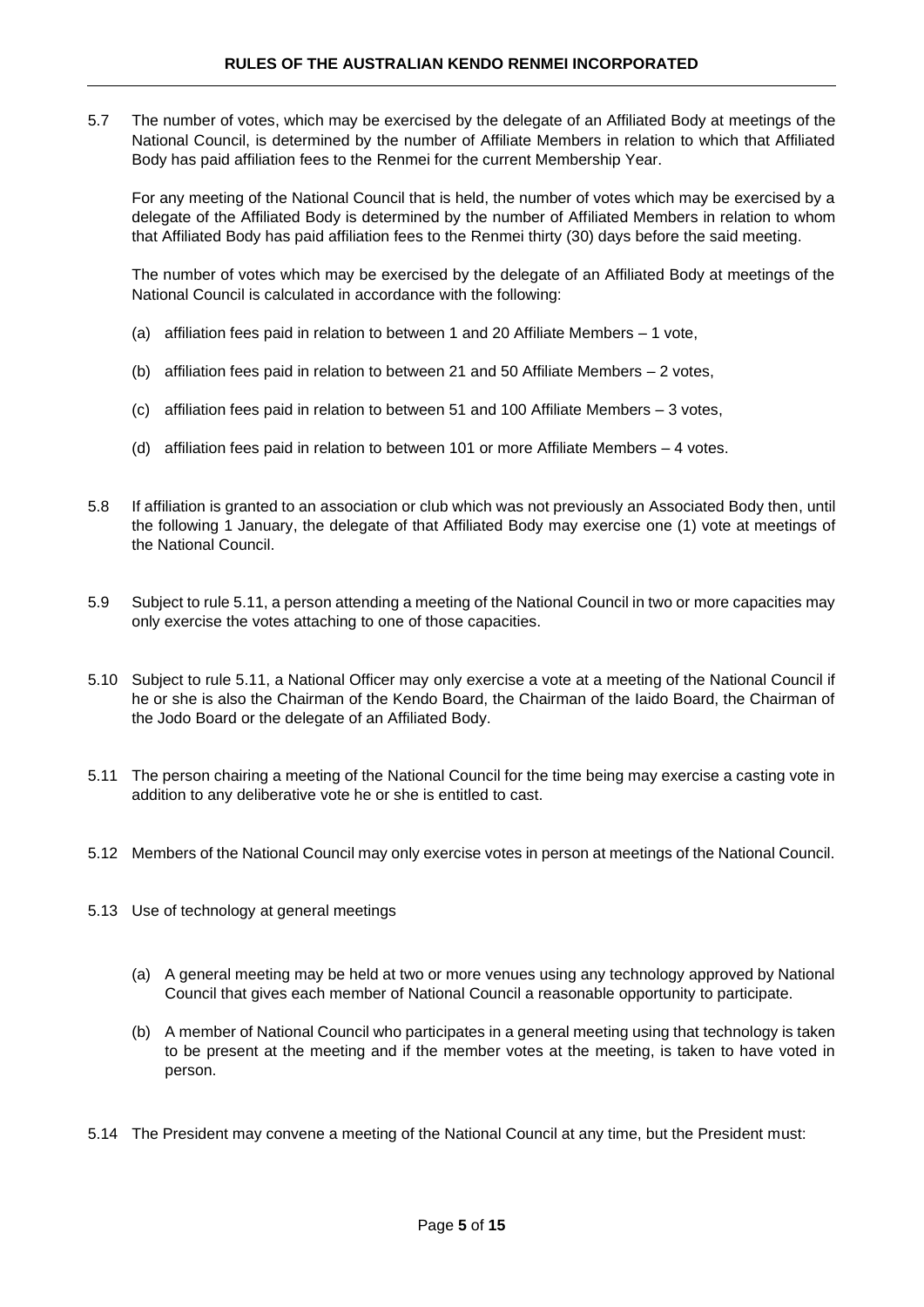- (a) if requested to do so by the Kendo Board, the Iaido Board or the Jodo Board, convene a meeting of the National Council to be held no more than two (2) months after he or she receives the request, and
- (b) convene an Annual General Meeting of the National Council to be held in conjunction with the National Council Conference which is held within six (6) months of the end of the financial year of the Renmei.
- 5.15 If the President fails to convene a meeting of the National Council which he or she is required to convene, the meeting may be convened by any of the Vice-President, the Chairman of the Kendo Board, the Chairman of the Iaido Board, or the Chairman of the Jodo Board.
- 5.16 Notice of a meeting of the National Council is deemed to be duly given if, at least 49 days before the date set for the meeting, the Secretary, or the person convening the meeting, sends notice of the meeting by email, facsimile or ordinary prepaid post to the president of the Affiliated Bodies, each National Officer, the Chairman of the Kendo Board, the Chairman of the Iaido Board and the Chairman of the Jodo Board. If the person sending the notice convening the meeting is aware that the Secretary of the Renmei has received written notice of an intention to propose a resolution as a Special Resolution, the person sending the notice convening the meeting must include in that notice the text of the proposed resolution and a statement that notice has been received of an intention to propose the resolution as a Special Resolution.

#### 5.17 If:

- (a) the Secretary receives written notice of an intention to propose a resolution as a Special Resolution at least 35 days before the date set for a meeting of the National Council, and
- (b) the text of the proposed resolution was not included in the notice convening the meeting, the Secretary must, at least 21 days before the date set for the meeting, send by email, facsimile or ordinary prepaid post to the president of each of the Affiliated Bodies, each National Officer, the Chairman of the Kendo Board, the Chairman of the Iaido Board and the Chairman of the Jodo Board a notice which includes the text of the proposed resolution and a statement that the notice which includes the text of the proposed resolution and a statement that notice has been received of an intention to propose the resolution as Special Resolution.
- 5.18 The quorum for a meeting of the National Council is the number of voting members which is the smallest whole number greater than two (2) and half the number of Affiliated Bodies.
- 5.19 The President or, in his absence, the Vice-President may chair a meeting of the National Council.

# <span id="page-5-0"></span>**6. NATIONAL EXECUTIVE**

- 6.1 The management and control of the Renmei is vested in an executive committee called the National Executive and consisting of the four (4) National Officers. The National Executive must not act contrary to a resolution of the National Council and the National Council may override a decision of the National Executive.
- 6.2 Providing reasonable notice has been given to the other National Officer, three (3) National Officers constitute a quorum for a meeting of the National Executive.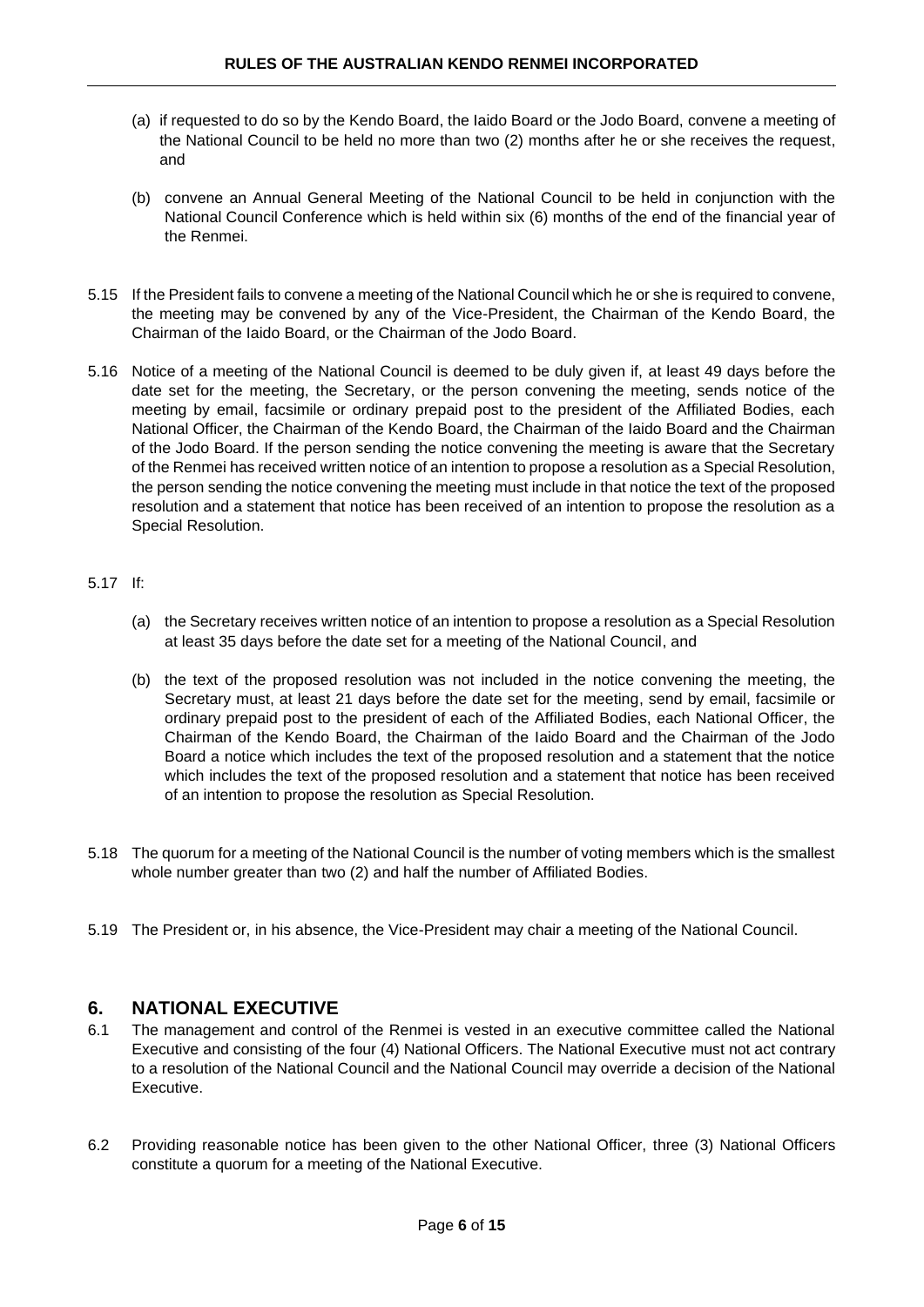# <span id="page-6-0"></span>**7. NATIONAL OFFICERS**

- 7.1 The principle executive officers of the Renmei are:
	- (a) the President, and
	- (b) the Vice-President, and
	- (c) the Secretary, and
	- (d) the Treasurer.
- 7.2 Only Ordinary Affiliate Members are eligible for election as a National Officer and for appointment to act in the position of a National Officer.
- 7.3 (a) The positions of the National Officers must be filled by elections conducted at the Annual General Meetings held during 1997 and at every third year thereafter.
	- (b) Nominations of the candidates for election as National Officers of the Renmei:
		- (i) must be made in writing, signed by two Ordinary Affiliate Members of the Renmei and accompanied by the written consent of the candidate, and
		- (ii) must be delivered to the Secretary of the Renmei not less than 30 days before the date fixed for the holding of the Annual General Meeting.
	- (c) If only one nomination is received for a position, the person so nominated is deemed to be elected to that position. If no nominations are received for a position, nominations will be received for that position at the Annual General Meeting.
- 7.4 A casual vacancy for the position of a National Officer must be filled:
	- (a) by an election at the next meeting of the National Council, or
	- (b) by a postal ballot of the members of the National Council in which each member is entitled to cast the same number of votes he or she could exercise at a meeting of the National Council, if no meeting of the National Council is held, or the National Executive determines that a meeting of the National Council is unlikely to be held within two (2) months of the vacancy arising.
- 7.5 Subject to rule 7.6, the National Officers (including National Officers elected to fill casual vacancies) continue in office until completion of the next elections for their positions held in accordance with rule 7.3.
- 7.6 A National Officer ceases to hold office upon:
	- (a) removal by a Special Resolution, or
	- (b) ceasing to be an Ordinary Affiliate Member, or
	- (c) resigning in writing received by the Secretary or, in the case of the Secretary, by the President.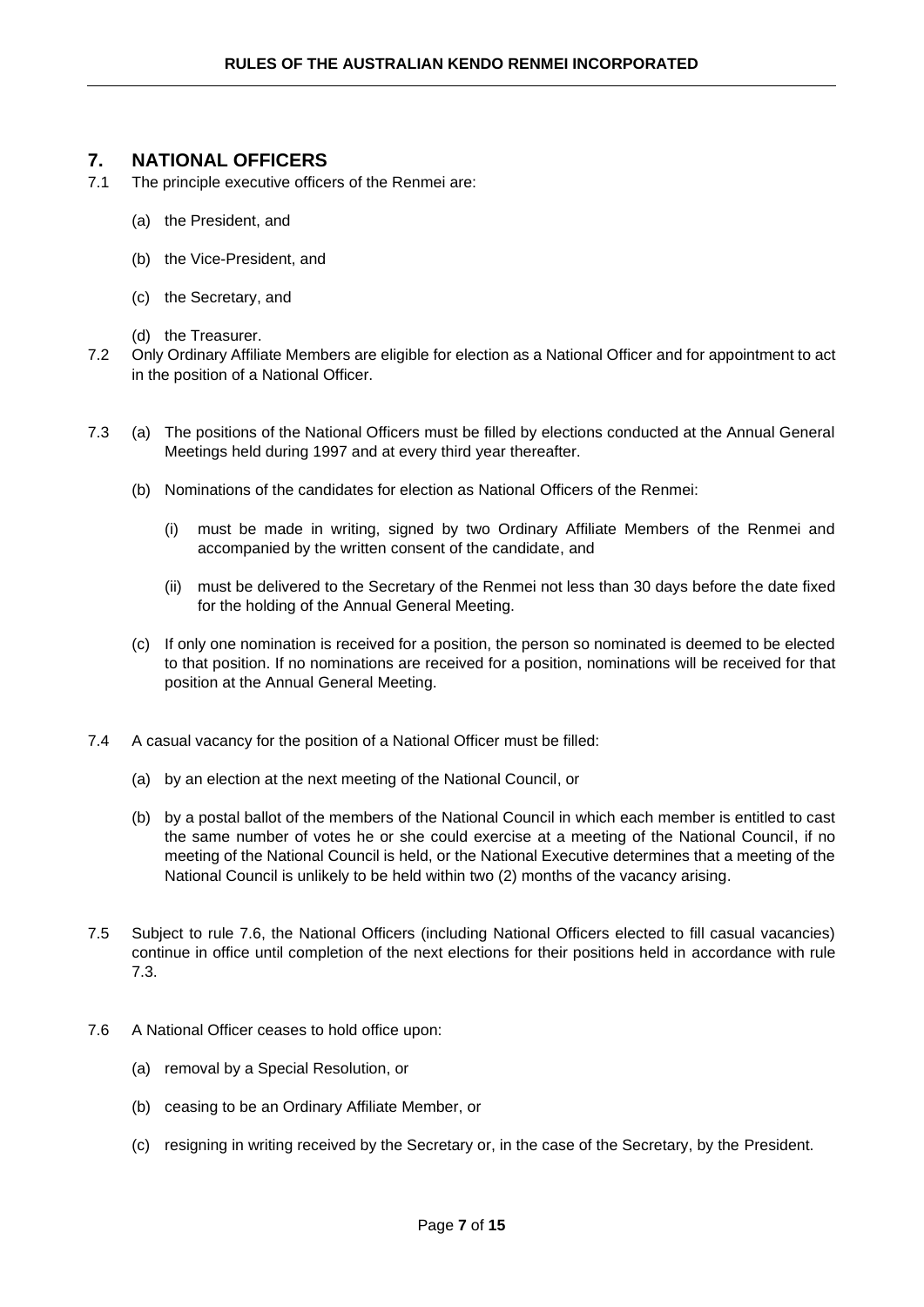7.7 If a casual vacancy arises in the position of a National Officer, other than that of the President, the remaining National Officers may appoint a person to act in that position until the vacancy is filled in accordance with rule 7.4. A person appointed under this rule (7.7) to act in the position of a National Officer has, until the vacancy is filled in accordance with rule 7.4, the powers and responsibilities of that National Officer.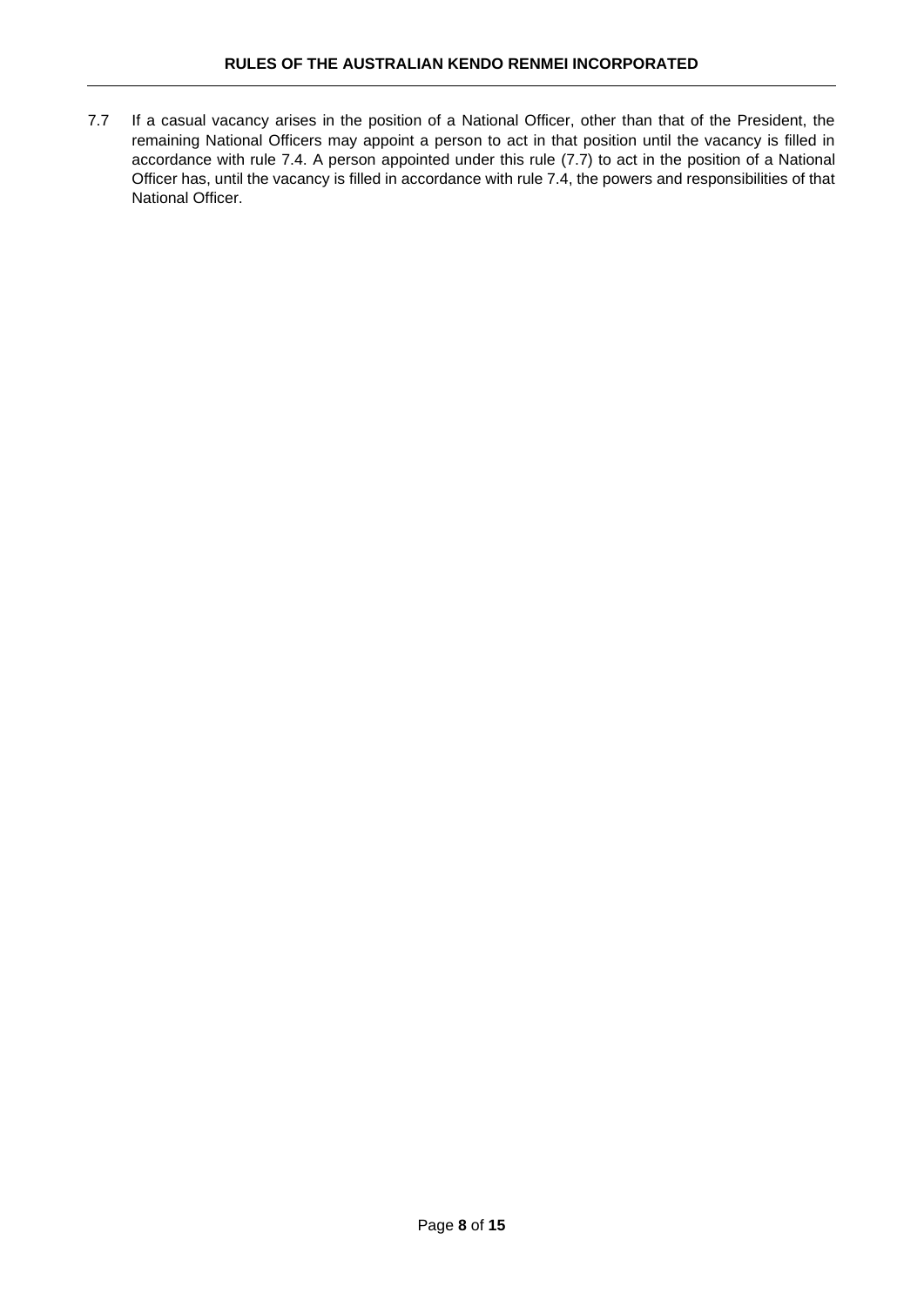- 7.8 If a casual vacancy arises in the position of President then, until it is filled in accordance with rule 7.4, the Vice-President:
	- (a) must act in the position of President, and
	- (b) has the powers and responsibilities of the President.
- 7.9 The President is primarily responsible for coordinating and supervising the management and organisation of the Renmei's affairs and activities. The President must present to each Annual General Meeting of the National Council a report on the activities during the previous year.
- 7.10 The Vice-President must:
	- (a) assist the President, and
	- (b) assume the responsibilities of the President in the absence of the President.
- 7.11 The Secretary must:
	- (a) assist the President, and
	- (b) maintain the registers referred to in rules 4.6 and 5.5, and
	- (c) maintain a register of the Kendo, Iaido and Jodo grades awarded by the Renmei and the Affiliated Bodies, and
	- (d) keep the Common Seal, documents and securities of the Renmei, and
	- (e) keep a file of the correspondence of the Renmei, and
	- (f) keep minutes of all business conducted at meetings of the National Council and the National Executive, and
	- (g) keep all other non-financial records in relation to the activities of the Renmei.
- 7.12 The Treasurer must:
	- (a) receive and pay into one of the accounts referred to in rule 9.1, all moneys belonging to the Renmei, and
	- (b) make all payments for the Renmei, and
	- (c) keep sufficient financial records as to allow easy assessment of the Renmei's financial position, and
	- (d) keep other office bearers apprised of the financial position of the Renmei, and
	- (e) present to each Annual General Meeting of the National Council financial statements which comply with the requirements of the Act and any other applicable legislation.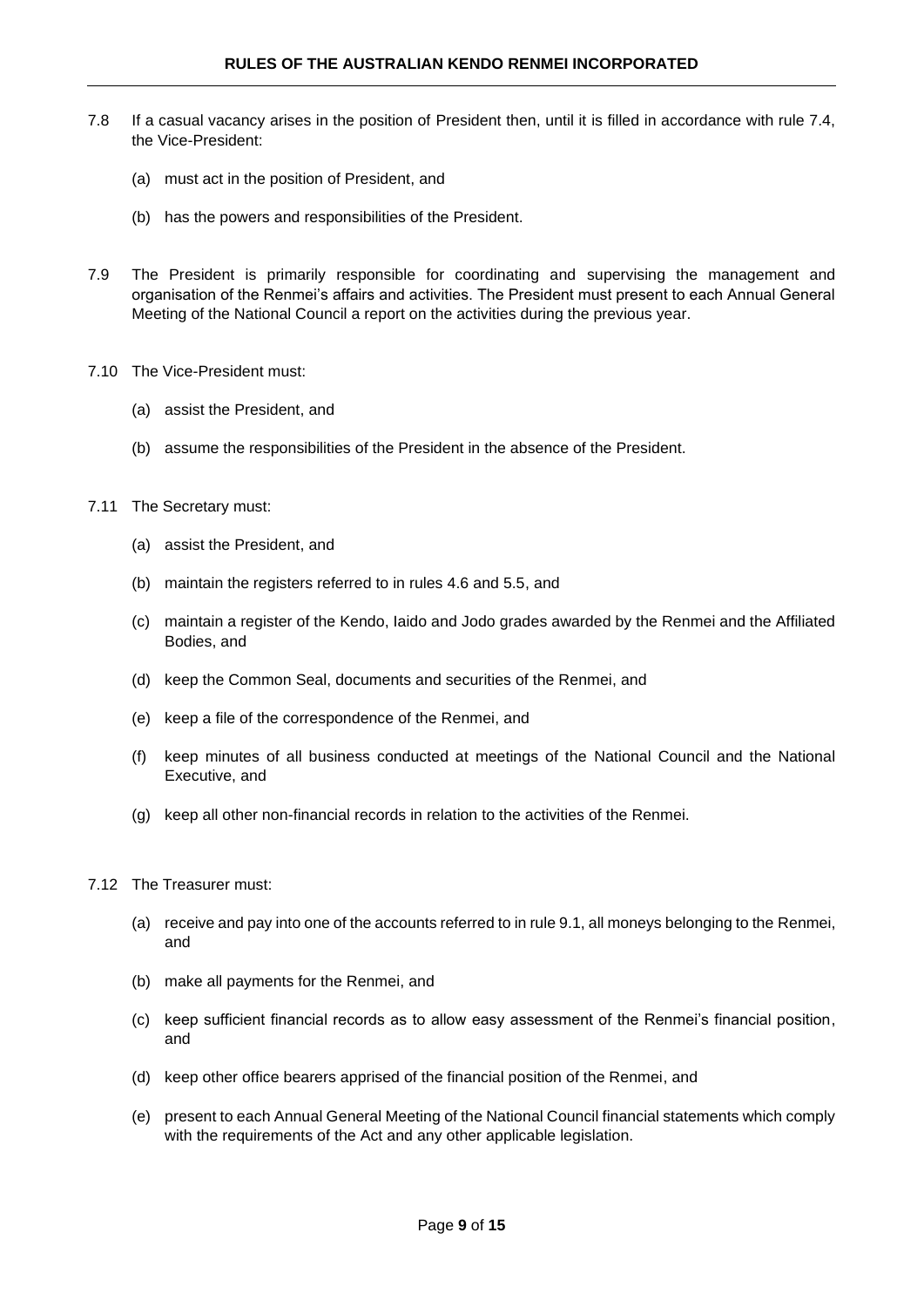# <span id="page-9-0"></span>**8. KENDO BOARD, IAIDO BOARD AND JODO BOARD**

- 8.1 The Kendo Board, the Iaido Board and the Jodo Board of the Renmei are committees each of which consists of:
	- (a) a Chairman, and
	- (b) a Deputy Chairman, and
	- (c) a Secretary, and
	- (d) the National Director of Kendo Coaching, in the case of the Kendo Board, and
	- (e) the National Director of Iaido Coaching, in the case of the Iaido Board, and
	- (f) the National Director of Jodo Coaching, in the case of the Jodo Board, and
	- (g) two other members.
- 8.2 The positions on the Kendo Board (other than that of the National Director of Kendo Coaching) must be filled by elections conducted at the meetings held in accordance with rule 8.1 during 1997 and every third year after. All Ordinary Affiliate Members who are members of an Affiliated Body representing Kendo exponents are eligible for election to these positions.
- 8.3 The Kendo Board may appoint an Ordinary Affiliate Member or another person the National Director of Kendo Coaching. Such an appointment terminates at the end of the Board's term or when another person is appointed National Director of Kendo Coaching. The National Director of Kendo Coaching is a non-voting member of the Kendo Board.
- 8.4 The positions on the Iaido Board (other than that of the National Director of Iaido Coaching) must be filled by elections conducted at the meetings held in accordance with rule 8.20 during 1997 and every third year after. All Ordinary Affiliate Members who are members of an Affiliated Body representing Iaido exponents are eligible for election to these positions.
- 8.5 The Iaido Board may appoint an Ordinary Affiliate Member or another person the National Director of Iaido Coaching. Such an appointment terminates at the end of the Board's term or when another person is appointed National Director of Iaido Coaching. The National Director of Iaido Coaching is a non-voting member of the Iaido Board.
- 8.6 The positions on the Jodo Board (other than that of the National Director of Jodo Coaching) must be filled by elections conducted at the meetings held in accordance with rule 8.23 during 1997 and every third year after. All Ordinary Affiliate Members who are members of an Affiliated Body representing Jodo exponents are eligible for election to these positions.
- 8.7 The Jodo Board may appoint an Ordinary Affiliate Member or another person the National Director of Jodo Coaching. Such an appointment terminates at the end of the Board's term or when another person is appointed National Director of Jodo Coaching. The National Director of Jodo Coaching is a non-voting member of the Jodo Board.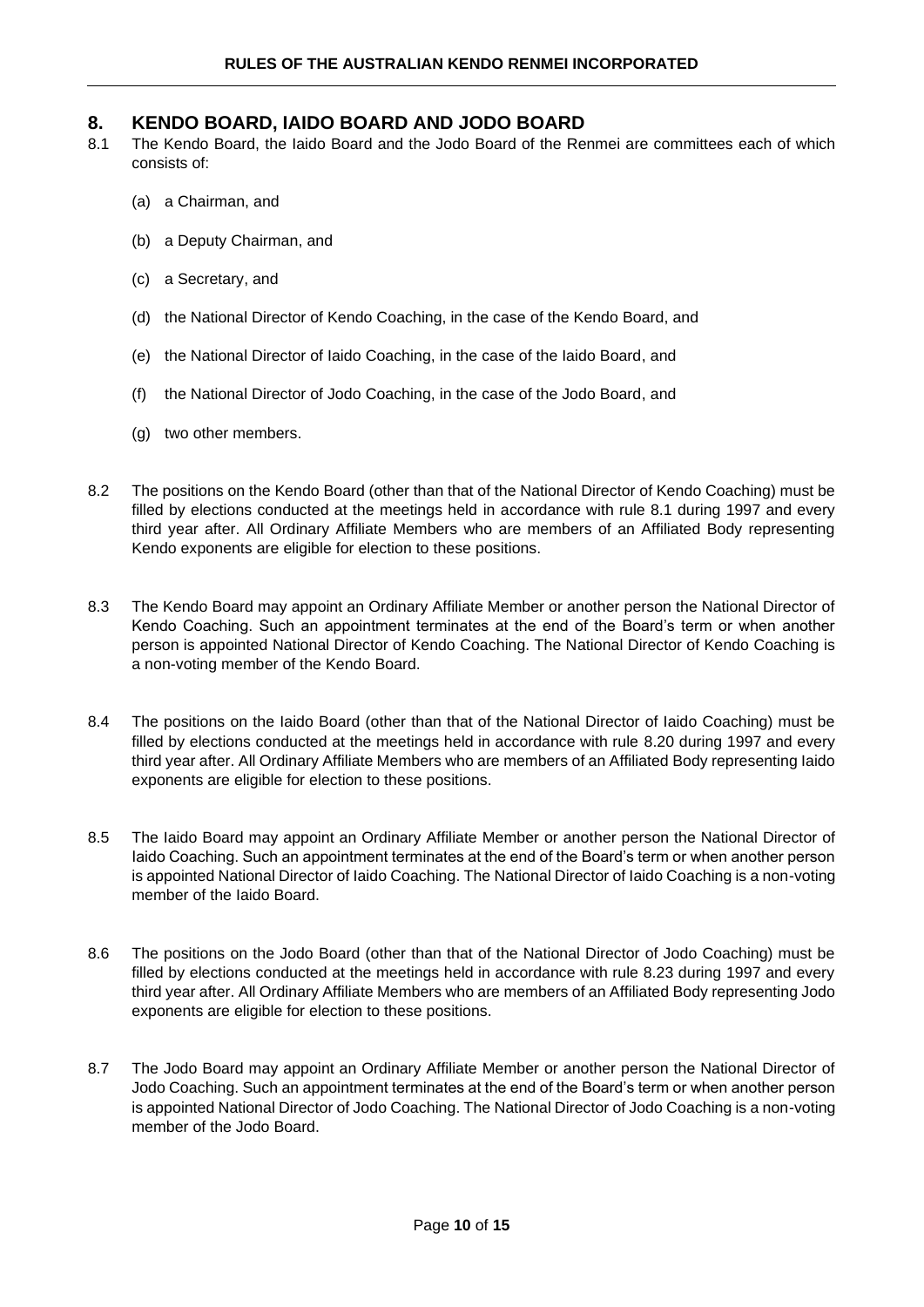- 8.8 A casual vacancy for an elected position to the Kendo Board, the Iaido Board or the Jodo Board must be filled:
	- (a) by an election at the next meeting of the relevant Board, or
	- (b) by a postal ballot of the members of the relevant Board in which each member is entitled to cast a single vote if no meeting of the relevant Board is held within two (2) months of the vacancy arising.
- 8.9 Subject to rule 8.10, the elected members of the Kendo Board, the Iaido Board and the Jodo Board continue in office until the next elections for their positions held in accordance with rules 8.2, 8.4 or 8.6.
- 8.10 An elected member of the Kendo Board, Iaido Board and the Jodo Board ceases to hold office upon:
	- (a) removal by a Special Resolution, or
	- (b) in the case of a member of the Kendo Board, ceasing to be an Ordinary Affiliate member of an Affiliated Body which represents Kendo exponents, or
	- (c) in the case of a member of the Iaido Board, ceasing to be an Ordinary Affiliate member of an Affiliated Body which represents Iaido exponents, or
	- (d) in the case of a member of the Iaido Board, ceasing to be an Ordinary Affiliate member of an Affiliated Body which represents Iaido exponents, or
	- (e) resignation in writing to the Secretary of the Renmei.
- 8.11 Provided reasonable notice of the meeting is given to other members of the Kendo Board, the Iaido Board or the Jodo Board, as appropriate, three (3) elected members constitute a quorum for a meeting of the Kendo Board, the Iaido Board or the Jodo Board.
- 8.12 The Kendo Board is responsible for:
	- (a) Kendo technical matters, and
	- (b) organising and running the annual Australian Kendo Championships, and
	- (c) organising Interstate Kendo Competitions and Seminars, and
	- (d) determining the rules under which the Australian Kendo Championships and other interstate Kendo Competitions organised by the Renmei will be conducted, and
	- (e) assist and liaise with the Affiliated Bodies, when requested, in the control, supervision and conduct of all Kendo gradings conducted by Affiliated Bodies on behalf of the Renmei, and
	- (f) where appropriate, conducting Kendo gradings itself, and
	- (g) advising the National Executive and the National Council on all Kendo-related questions referred to it, and
	- (h) all other matters delegated to it by the National Executive or the National Council.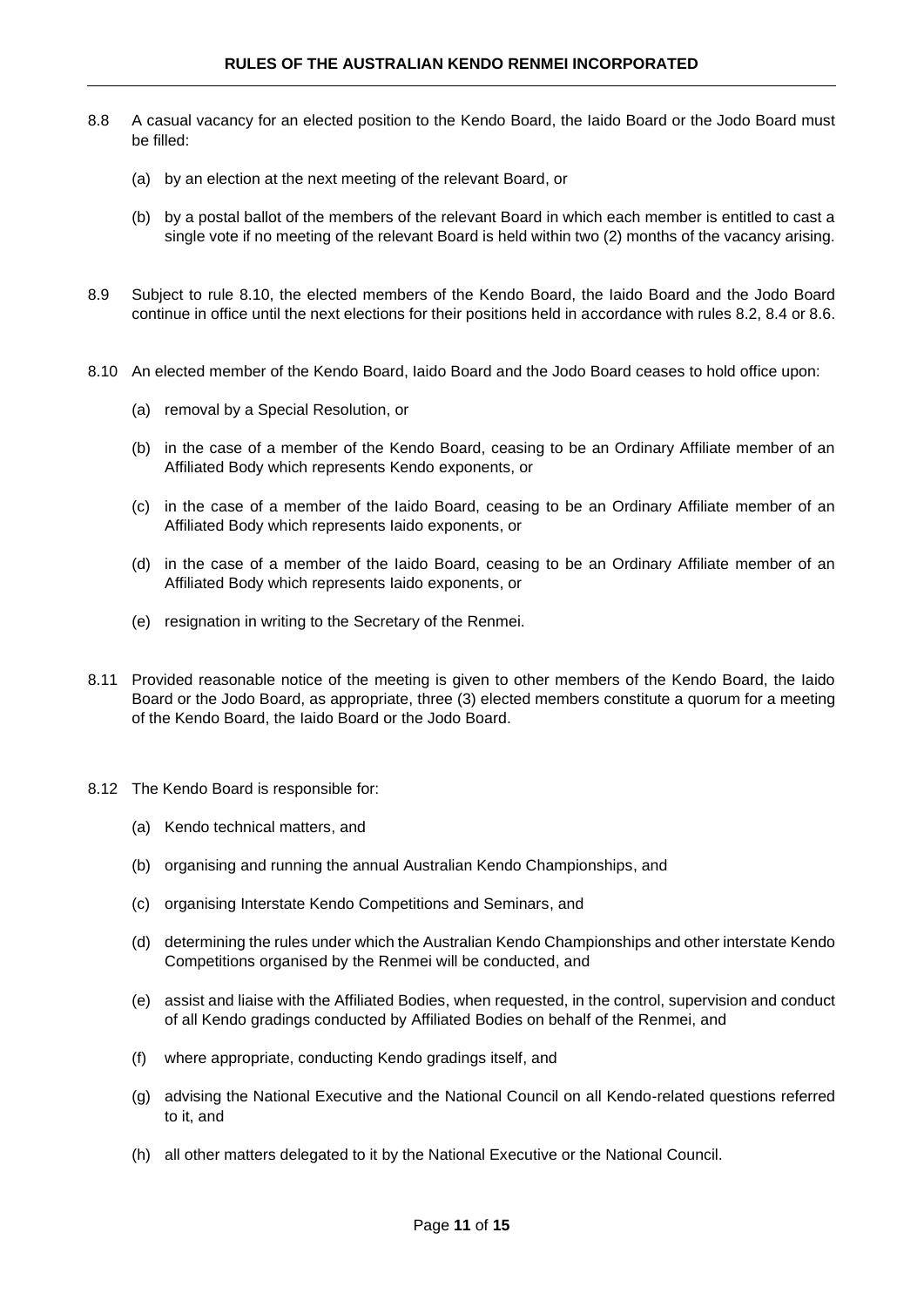- 8.13 The Iaido Board is responsible for:
	- (a) Iaido technical matters, and
	- (b) organising and running the annual Australian Iaido Championships, and
	- (c) organising Interstate Iaido Competitions and Seminars, and
	- (d) determining the rules under which the Australian Iaido Championships and other interstate Iaido Competitions organised by the Renmei will be conducted, and
	- (e) assist and liaise with the Affiliated Bodies, when requested, in the control, supervision and conduct of all Iaido gradings conducted by Affiliated Bodies on behalf of the Renmei, and
	- (f) where appropriate, conducting Iaido gradings itself, and
	- (g) advising the National Executive and the National Council on all Iaido-related questions referred to it, and
	- (h) all other matters delegated to it by the National Executive or the National Council.
- 8.14 The Jodo Board is responsible for:
	- (a) Jodo technical matters, and
	- (b) organising and running the annual Australian Jodo Championships, and
	- (c) organising Interstate Jodo Competitions and Seminars, and
	- (d) determining the rules under which the Australian Jodo Championships and other interstate Jodo Competitions organised by the Renmei will be conducted, and
	- (e) assist and liaise with the Affiliated Bodies, when requested, in the control, supervision and conduct of all Iaido gradings conducted by Affiliated Bodies on behalf of the Renmei, and
	- (f) where appropriate, conducting Jodo gradings itself, and
	- (g) advising the National Executive and the National Council on all Jodo-related questions referred to it, and
	- (h) all other matters delegated to it by the National Executive or the National Council.
- 8.15 The Kendo Board, the Iaido Board, the Jodo Board and their members must pass to the Treasurer of the Renmei all moneys they receive on behalf of the Renmei or in the course of discharging the responsibilities of the Kendo Board, the Iaido Board or the Jodo Board.
- 8.16 The Kendo Board, the Iaido Board, the Jodo Board may only have the authority to incur expenses and liabilities and undertake obligations on behalf of the Renmei to the extent expressly authorised by the National Executive or the National Council.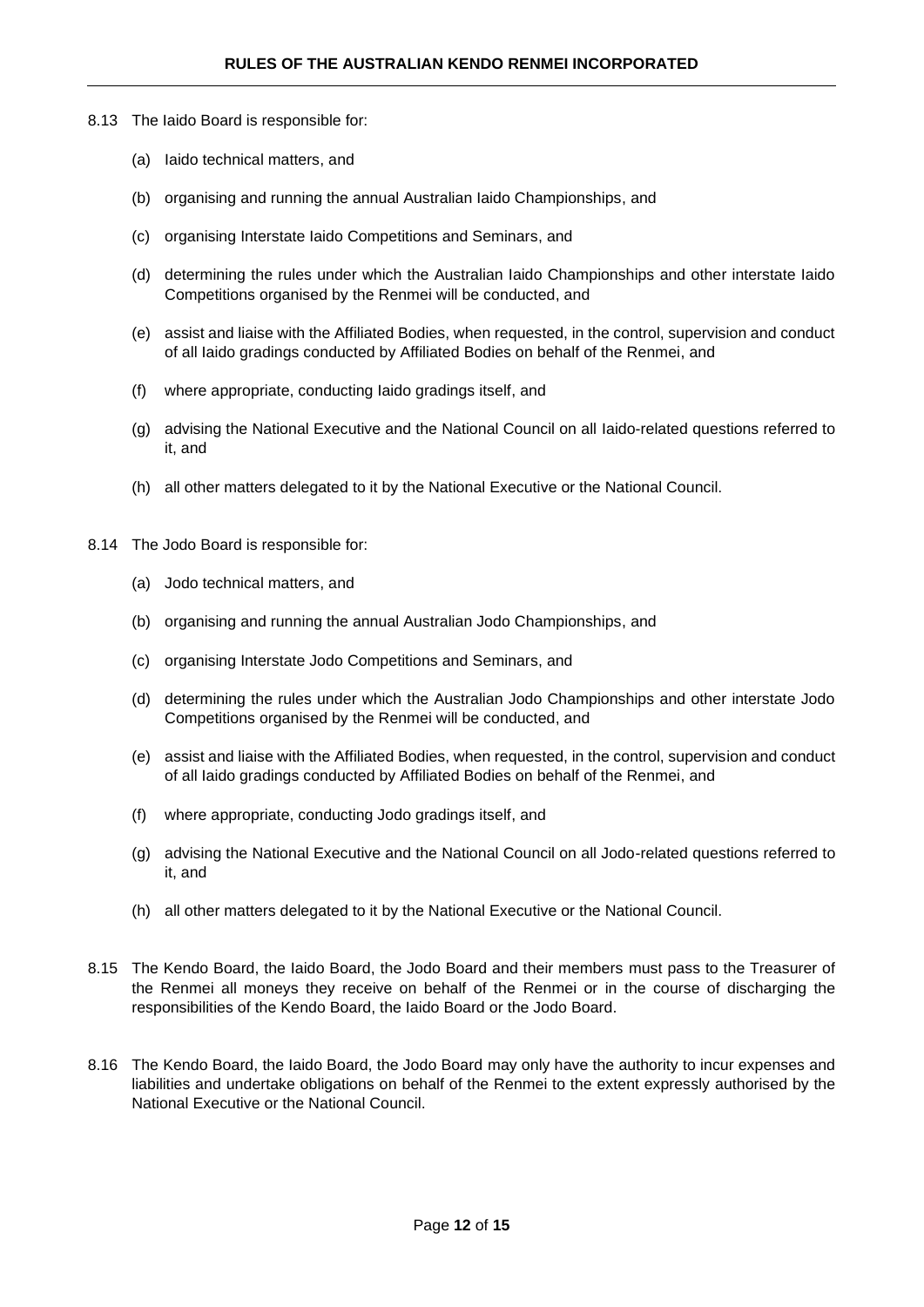8.17 During each calendar year the Kendo Board must convene a meeting open to all Ordinary Affiliate Members who are current members of the Renmei and are registered with the Renmei for Kendo.

If possible, this meeting must be held in conjunction with the Annual Kendo Championships and notice of this meeting is deemed to be duly given if it is in the published program for the championships or published widely to Ordinary Affiliate Members attending the championships as observers or participants.

- 8.18 The President of the Renmei must convene the meeting referred to in rule 8.17 for 1992 and each year in which the Kendo Board fails to convene a meeting in accordance with rule 8.17.
- 8.19 The Chairman of the Kendo Board must present to each meeting convened in accordance with rule 8.17 and each Annual General Meeting of the National Council a report on the activities of the Kendo Board during the year preceding the relevant meeting.
- 8.20 During each calendar year the Iaido Board must convene a meeting open to all Ordinary Affiliate Members who are current members of the Renmei and registered with the Renmei for Iaido.

If possible, this meeting must be held in conjunction with the Annual Iaido Championships and notice of this meeting is deemed to be duly given if it is included in the published program for the championships or published to Ordinary Affiliate Members attending the championships as observers or participants.

- 8.21 The President of the Renmei must convene the meeting referred to in rule 8.20 for 1992 and each year in which the Iaido Board fails to convene a meeting in accordance with rule 8.20.
- 8.22 The Chairman of the Iaido Board must present to each meeting convened in accordance with rule 8.20 and each Annual General Meeting of the National Council a report on the activities of the Iaido Board during the year preceding the relevant meeting.
- 8.23 During each calendar year the Jodo Board must convene a meeting open to all Ordinary Affiliate Members who are current members of the Renmei and registered with the Renmei for Jodo.

If possible, this meeting must be held in conjunction with the Annual Jodo Championships and notice of this meeting is deemed to be duly given if it is included in the published program for the championships or published to Ordinary Affiliate Members attending the championships as observers or participants.

- 8.24 The President of the Renmei must convene the meeting referred to in rule 8.23 for 1992 and each year in which the Jodo Board fails to convene a meeting in accordance with rule 8.23.
- 8.25 The Chairman of the Jodo Board must present to each meeting convened in accordance with rule 8.23 and each Annual General Meeting of the National Council a report on the activities of the Jodo Board during the year preceding the relevant meeting.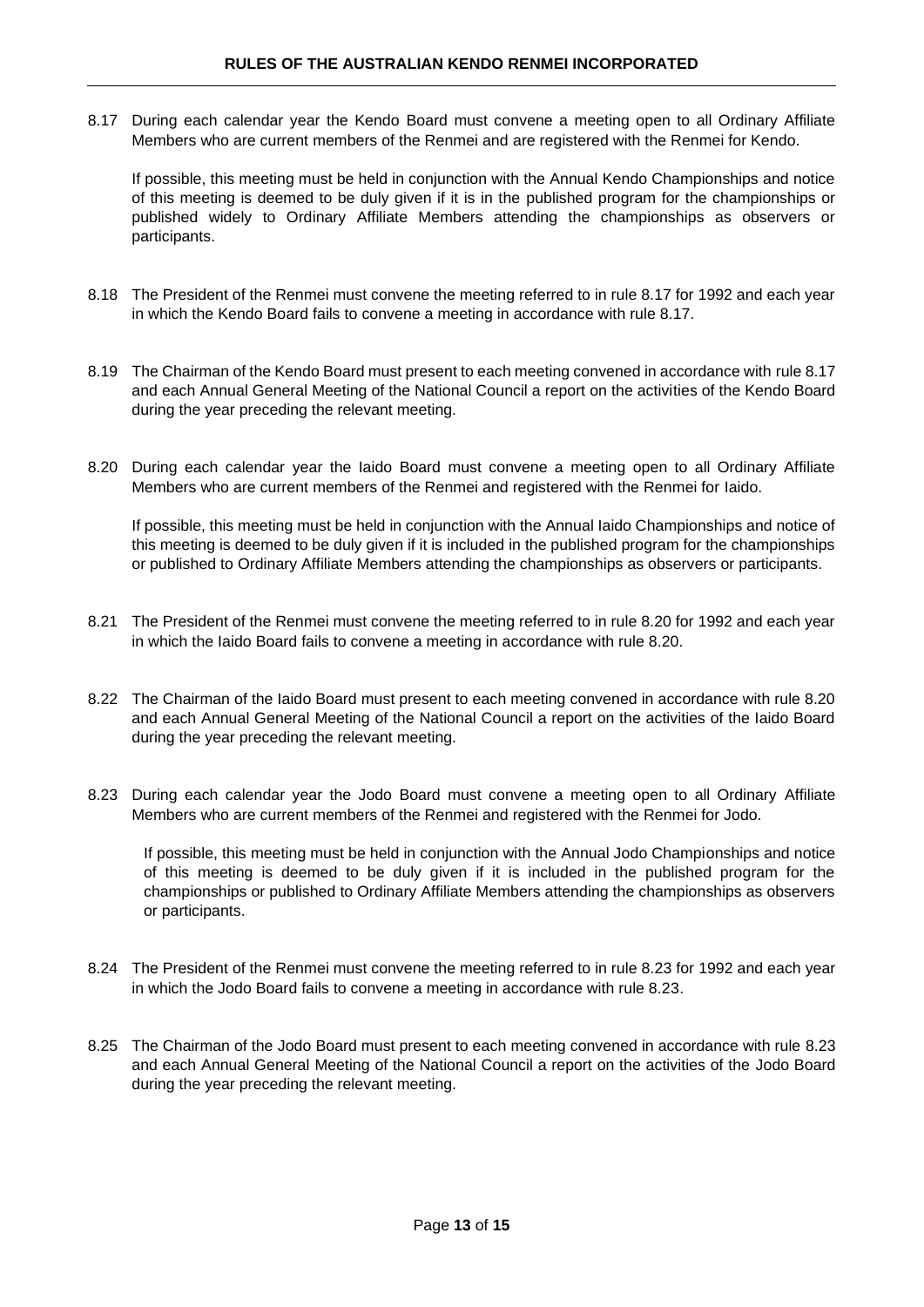8.26 A person entitled to attend a meeting convened on accordance with rule 8.17, rule 8.20 or rule 8.23, may attend and vote in person or by proxy. He or she may only appoint another person entitled to attend the meeting as his or her proxy and the appointment must be in a form approved by the National Executive.

# <span id="page-13-0"></span>**9. FINANCE**

- 9.1 The National executive must establish accounts in the name of the Renmei with one (1) or more banks or financial institutions. The National Officers must pay into these accounts all moneys they receive on behalf of the Renmei.
- 9.2 The National Executive must instruct all banks and financial institutions with which the Renmei maintains accounts that no withdrawals against any one of these accounts may be honoured unless it is signed, electronically or otherwise, by at least two of the National Officers.
- 9.3 The funds of the Renmei may be derived from affiliation fees paid by Affiliation Bodies, donations, grants, the sale of goods and other such sources as are approved by the National Council.
- 9.4 The Renmei must acquire and maintain insurance cover as required by the Act together with any other insurance cover which is required by law or determined to be necessary by the National Council.
- 9.5 The National Council may by Special Resolution at any time determine, in accordance with section 53 of the Act, how any surplus is to be distributed in the event that the Renmei is wound up. Funds that remain after such dissolution and the satisfaction of all debts and liabilities, shall be transferred to another organisation with similar purposes which is not carried on for profit or gain of its individual members.

# <span id="page-13-1"></span>**10. MISCELLANEOUS**

- 10.1 The National Executive must appoint an Ordinary Affiliate Member to be the Public Officer of the Renmei in accordance with the Act. The National Executive may, but need not, appoint a National Officer or a member of the National Council to be the Public Officer. The Public Officer must do everything required by the Act.
- 10.2 The Secretary of the Renmei must keep the Common Seal of the Renmei in his or her custody and this Common Seal may only be affixed to a document with the approval of the National Executive and in the presence of at least two National Officers who must sign adjacent to the Seal mark.
- 10.3 Upon receiving a request from a member of the National Council, the National executive must make the books and records of the Renmei available for inspection free of charge at a reasonably convenient time and place.
- 10.4 The name, objects or rules of the Renmei may be amended by Special Resolution.